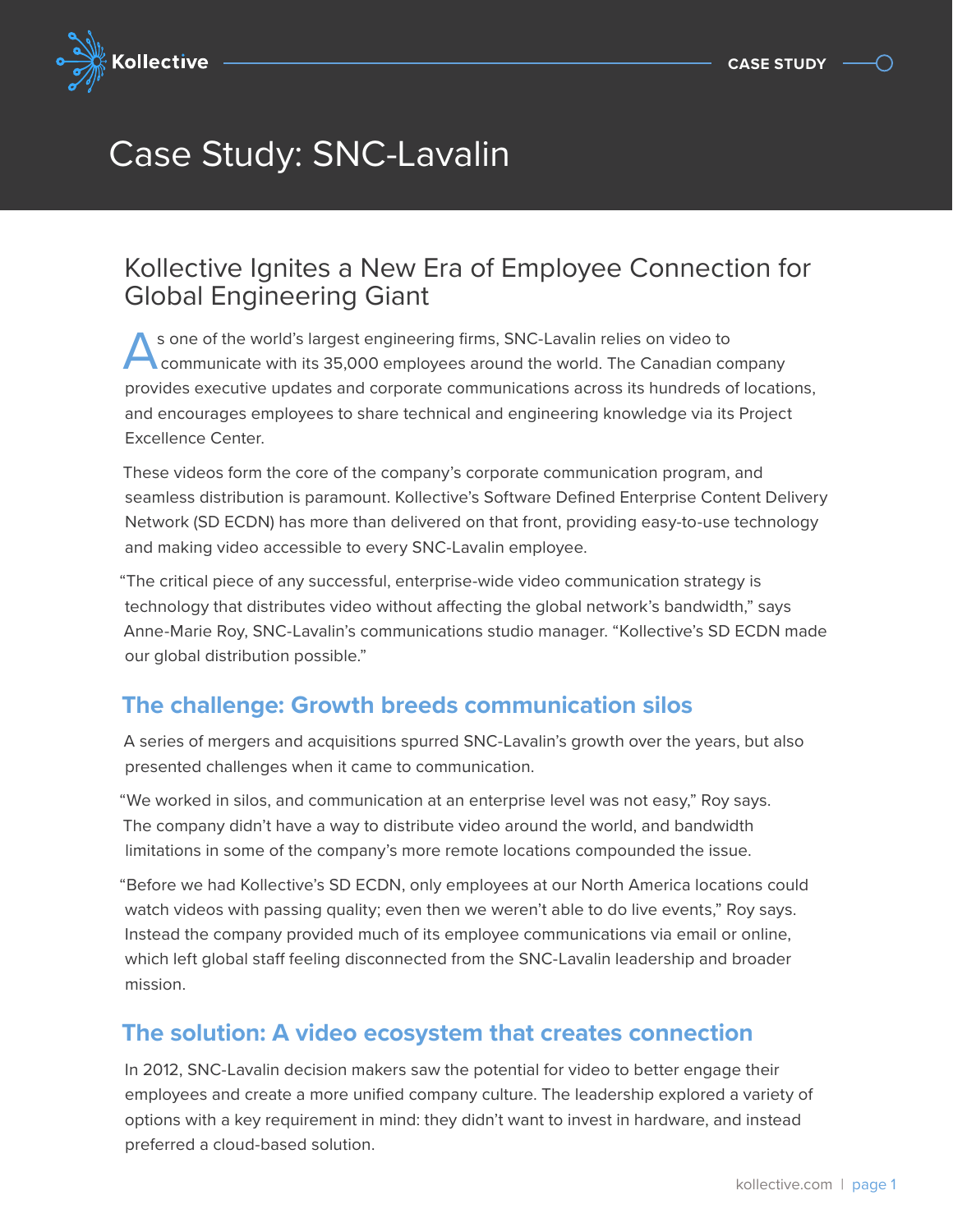Kollective's SD ECDN quickly rose to the top. SNC-Lavalin was impressed with the technology's ability to deliver video around the world, with zero bandwidth issues. "The stability of the peer-to-peer delivery system was a key factor for us," Roy says. Kollective's userbased pricing model also made sense for the company, which has a fluctuating number of employees in numerous locations.

With video delivery that SNC-Lavalin could count on, the company has rapidly expanded its video efforts. The communications team uses Kollective's Webcaster app to broadcast live videos, and MediaCenter to distribute video on demand. "We know that people consume more content from watching video than via traditional means," Roy says.

For example, the Project Excellence Center serves as a hub of employee-generated videos that relay important technical and engineering information from the field. SNC-Lavalin also used MediaCenter to facilitate its recent Build What Matters video challenge. More than 200 employees made and submitted over 50,000 minutes of video highlighting SNC-Lavalin's culture, values and projects.

"It's a worldwide campaign aimed at connecting our employees, and we wouldn't have been able to even think about it without Kollective," Roy says.

# $SNC+LAVALIN$ Meet SNC-Lavalin

*Founded in 1911, SNC-Lavalin offers engineering, construction, procurement, completion, commissioning and sustaining capital services.* 

**Firm headquarters:** *Montreal*

**Employees***: 35,000*

**Locations:** *More than 300 offices in 50+ countries*

**2016 revenues:** *\$8.5 billion CAD*

**Key verticals:** *Infrastructure, Mining and Metallurgy, Oil & Gas, and Power*

### **The results: Viewership, demand and employee engagement skyrocket**

For SNC-Lavalin, Kollective's video ecosystem has dramatically improved how the company communicates and connects. The results are positive – and continue to get better:

- The Webcaster and Video On Demand viewership increased exponentially for the first few years after implementation, and continues to grow by 20% annually.
- VOD content boasts a 95% peering rate.
- More than 95% of SNC-Lavalin employees who attend webcasts agree webcasts are an appropriate tool for communication, according to a recent survey.
- More than 90% of the company's employees who attend webcasts would recommend to their colleagues that they attend a webcast.
- SNC-Lavalin recently began to offer in-house video production services to better meet the growing demand for video from leadership, and help employees who are interested in generating content. With seamless video distribution the norm, the future possibilities are endless.